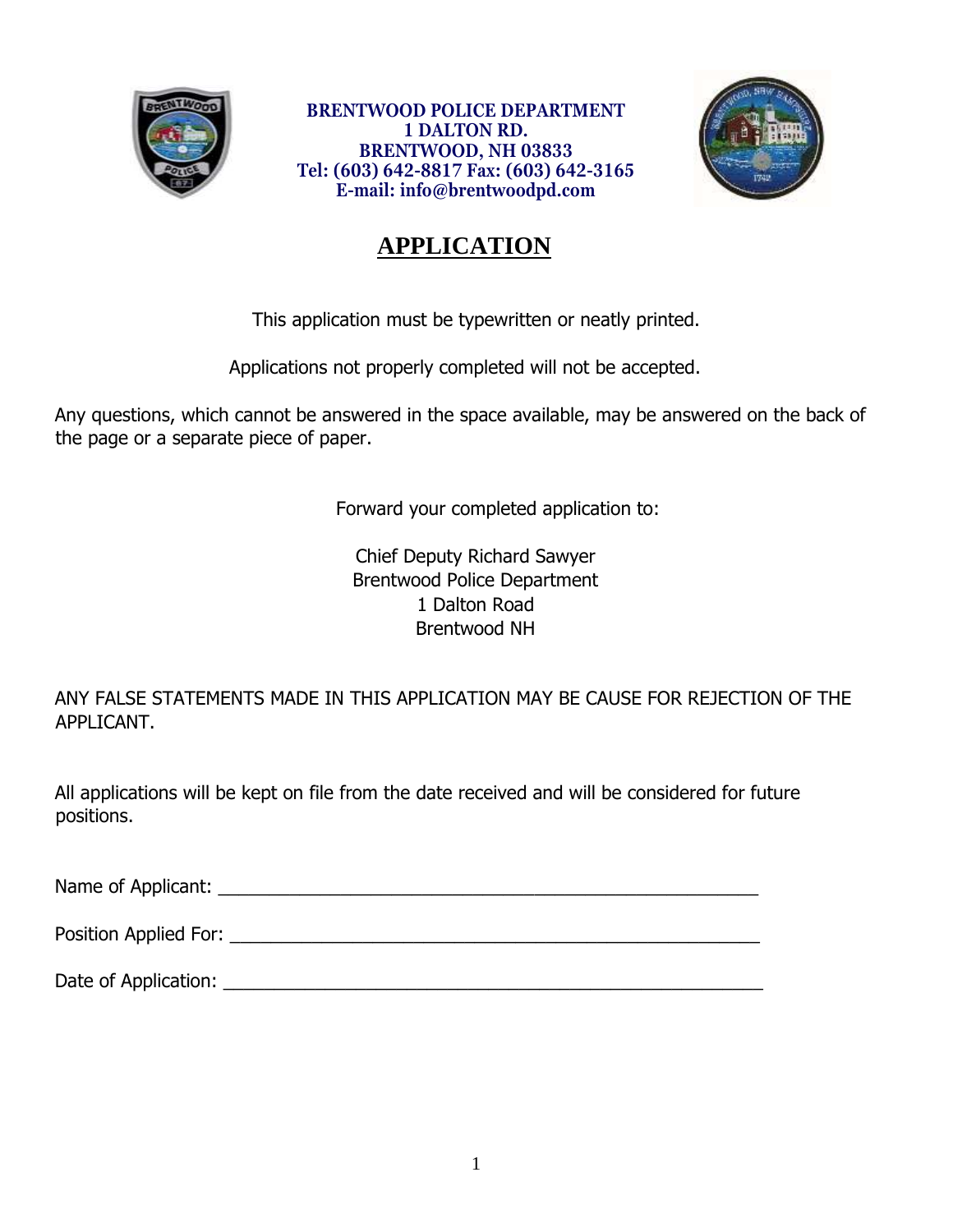#### TOWN OF BRENTWOOD, NEW HAMPSHIRE

#### BRENTWOOD POLICE DEPARTMENT

#### EMPLOYMENT APPLICATION

| Name in full:                                                                                                                                                                    |          |        |          |                |
|----------------------------------------------------------------------------------------------------------------------------------------------------------------------------------|----------|--------|----------|----------------|
| (Last)                                                                                                                                                                           | (First)  |        | (Middle) |                |
| Have you ever used another name: If yes, reason: If yes  If yes  If yes  If yes  All yes  If yes  If yes  If yes  If yes  If yes  If yes  If yes  If yes  If yes  If yes  If yes |          |        |          |                |
|                                                                                                                                                                                  |          |        |          |                |
| Current residence:                                                                                                                                                               |          |        |          |                |
| (Street)                                                                                                                                                                         |          | (City) |          | (State/Zip)    |
| $\begin{tabular}{c} \bf Telephone: ( \hspace{1cm} \textcolor{red}{\textbf{2.6}} \end{tabular}$                                                                                   |          |        |          |                |
| Place of Birth: U.S. Citizen (yes or no)?                                                                                                                                        |          |        |          |                |
| List every place you have resided in the past five years:                                                                                                                        |          |        |          |                |
|                                                                                                                                                                                  |          |        |          |                |
|                                                                                                                                                                                  |          |        |          |                |
|                                                                                                                                                                                  |          |        |          |                |
|                                                                                                                                                                                  |          |        |          |                |
|                                                                                                                                                                                  |          |        |          |                |
|                                                                                                                                                                                  |          |        |          |                |
|                                                                                                                                                                                  |          |        |          |                |
|                                                                                                                                                                                  |          |        |          |                |
|                                                                                                                                                                                  |          |        |          |                |
|                                                                                                                                                                                  |          |        |          |                |
| List all schools and colleges attended chronologically:                                                                                                                          |          |        |          |                |
| School/College                                                                                                                                                                   | Location | Dates  |          | Degree/Diploma |
|                                                                                                                                                                                  |          |        |          |                |
|                                                                                                                                                                                  |          |        |          |                |
|                                                                                                                                                                                  |          |        |          |                |
|                                                                                                                                                                                  |          |        |          |                |
|                                                                                                                                                                                  |          |        |          |                |
|                                                                                                                                                                                  |          |        |          |                |
|                                                                                                                                                                                  |          |        |          |                |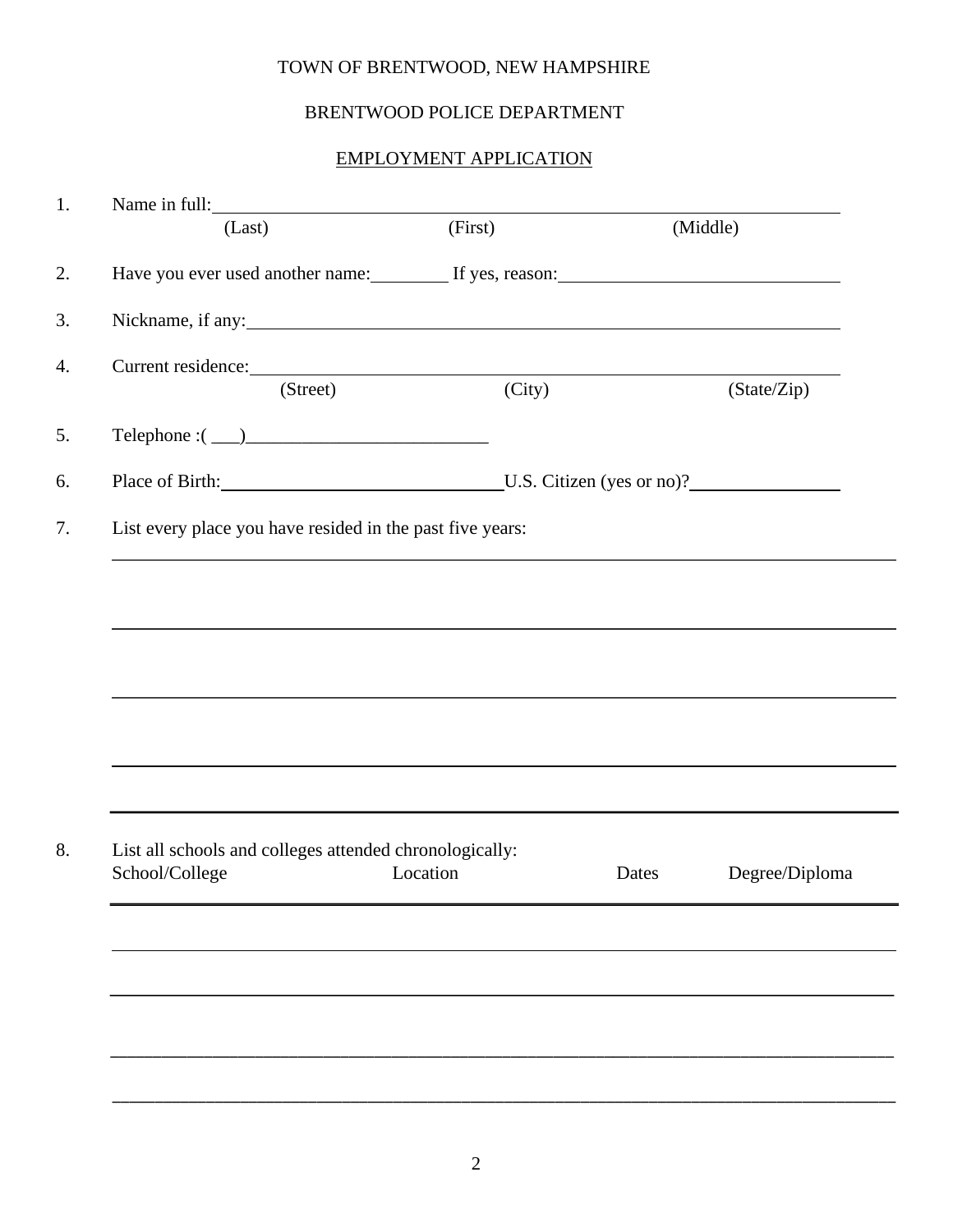|            | Do you currently hold a license to operate motor vehicles?                     |                                                                                                                                                                      |                                                                  |                           |  |  |  |  |
|------------|--------------------------------------------------------------------------------|----------------------------------------------------------------------------------------------------------------------------------------------------------------------|------------------------------------------------------------------|---------------------------|--|--|--|--|
| 10.        | List type(s) of license held: (Operator, Motorcycle, CDL – Class A or Class B) |                                                                                                                                                                      |                                                                  |                           |  |  |  |  |
| 11:        |                                                                                | List all places of employment during the past ten years:                                                                                                             |                                                                  |                           |  |  |  |  |
|            | <b>EMPLOYER</b>                                                                | <b>ADDRESS</b>                                                                                                                                                       | FROM-TO                                                          | <b>REASON FOR LEAVING</b> |  |  |  |  |
|            |                                                                                | ,我们也不会有什么。""我们的人,我们也不会有什么?""我们的人,我们也不会有什么?""我们的人,我们也不会有什么?""我们的人,我们也不会有什么?""我们的人                                                                                     |                                                                  |                           |  |  |  |  |
|            |                                                                                | ,我们也不会有什么?""我们的人,我们也不会有什么?""我们的人,我们也不会有什么?""我们的人,我们也不会有什么?""我们的人,我们也不会有什么?""我们的人<br>,我们也不会有什么?""我们的人,我们也不会有什么?""我们的人,我们也不会有什么?""我们的人,我们也不会有什么?""我们的人,我们也不会有什么?""我们的人 |                                                                  |                           |  |  |  |  |
| 12.        |                                                                                | If currently a police officer, are you certified in New Hampshire?                                                                                                   |                                                                  |                           |  |  |  |  |
|            |                                                                                | If yes, are you employed full or part-time?                                                                                                                          |                                                                  |                           |  |  |  |  |
| 13.        |                                                                                | Are you certified in any other state?                                                                                                                                |                                                                  |                           |  |  |  |  |
|            |                                                                                |                                                                                                                                                                      | If yes, what state(s): $\qquad \qquad \qquad$ Full or part-time? |                           |  |  |  |  |
|            |                                                                                |                                                                                                                                                                      |                                                                  |                           |  |  |  |  |
|            |                                                                                | Have you ever been arrested or convicted of a crime?                                                                                                                 |                                                                  |                           |  |  |  |  |
|            |                                                                                |                                                                                                                                                                      |                                                                  |                           |  |  |  |  |
|            |                                                                                |                                                                                                                                                                      |                                                                  |                           |  |  |  |  |
| 14.<br>15. |                                                                                |                                                                                                                                                                      |                                                                  |                           |  |  |  |  |
|            |                                                                                |                                                                                                                                                                      |                                                                  |                           |  |  |  |  |

THE BRENTWOOD POLICE DEPARTMENT IS AN EQUAL OPPORTUNITY EMPLOYER

TO RSA 105.

\_\_\_\_\_\_\_\_\_\_\_\_\_\_\_\_\_\_\_\_\_\_\_\_\_\_\_\_\_\_\_\_\_\_\_\_\_\_\_\_\_ Signature of Applicant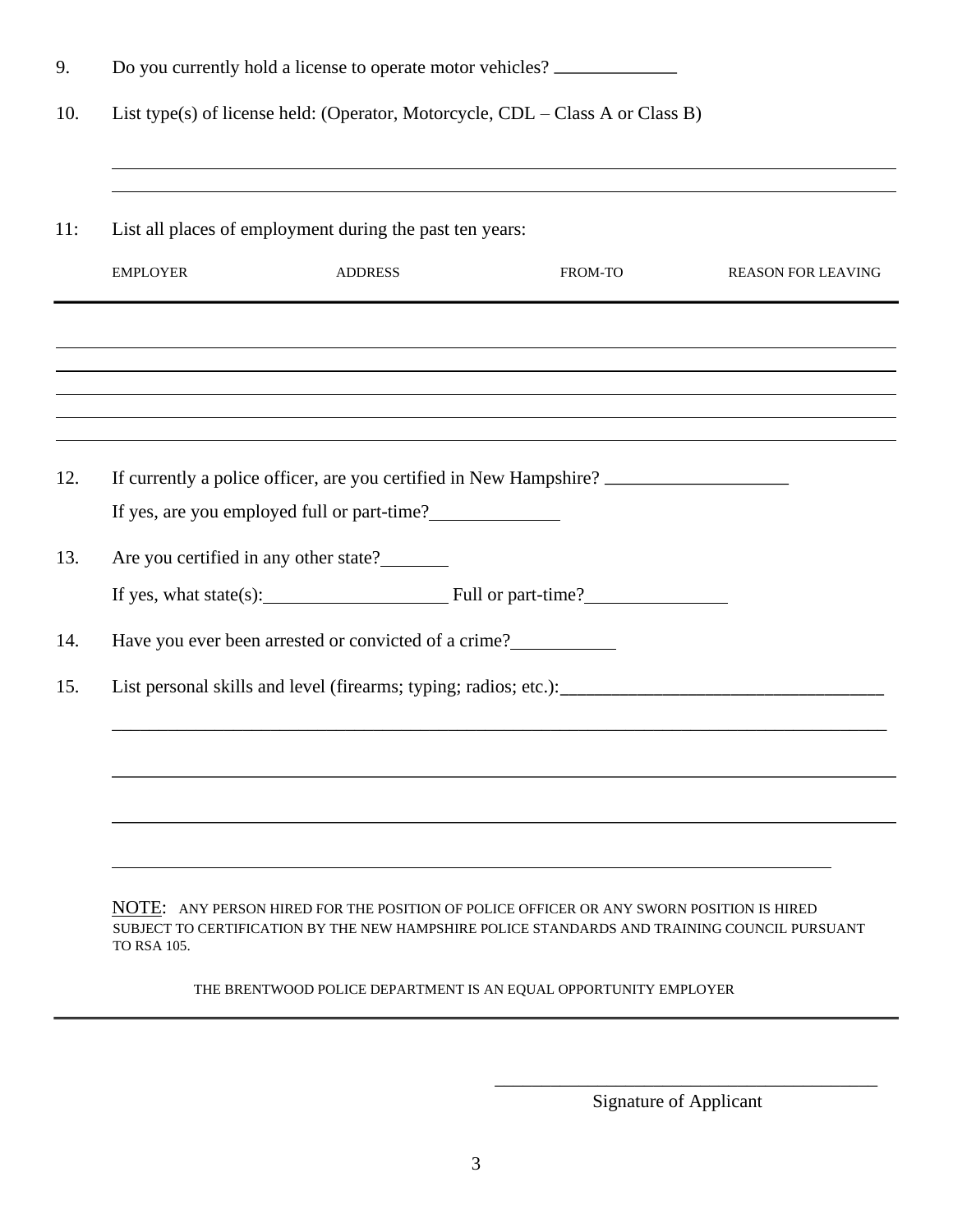### BRENTWOOD POLICE DEPARTMENT PERSONAL HISTORY STATEMENT

| Name                                                                                                                                                                                                                           |             |                                                                                                                                                                                                                                                                                                                                                                                                                       |                                                                                                                                                                                                                                                                                                                                                         |          |
|--------------------------------------------------------------------------------------------------------------------------------------------------------------------------------------------------------------------------------|-------------|-----------------------------------------------------------------------------------------------------------------------------------------------------------------------------------------------------------------------------------------------------------------------------------------------------------------------------------------------------------------------------------------------------------------------|---------------------------------------------------------------------------------------------------------------------------------------------------------------------------------------------------------------------------------------------------------------------------------------------------------------------------------------------------------|----------|
| (Last)                                                                                                                                                                                                                         | (First)     |                                                                                                                                                                                                                                                                                                                                                                                                                       |                                                                                                                                                                                                                                                                                                                                                         | (Middle) |
|                                                                                                                                                                                                                                |             |                                                                                                                                                                                                                                                                                                                                                                                                                       |                                                                                                                                                                                                                                                                                                                                                         |          |
| (Number) (Street)                                                                                                                                                                                                              | (City/town) |                                                                                                                                                                                                                                                                                                                                                                                                                       | (State)                                                                                                                                                                                                                                                                                                                                                 | (Zip)    |
|                                                                                                                                                                                                                                |             | $\frac{1}{1-\frac{1}{1-\frac{1}{1-\frac{1}{1-\frac{1}{1-\frac{1}{1-\frac{1}{1-\frac{1}{1-\frac{1}{1-\frac{1}{1-\frac{1}{1-\frac{1}{1-\frac{1}{1-\frac{1}{1-\frac{1}{1-\frac{1}{1-\frac{1}{1-\frac{1}{1-\frac{1}{1-\frac{1}{1-\frac{1}{1-\frac{1}{1-\frac{1}{1-\frac{1}{1-\frac{1}{1-\frac{1}{1-\frac{1}{1-\frac{1}{1-\frac{1}{1-\frac{1}{1-\frac{1}{1-\frac{1}{1-\frac{1}{1-\frac{1}{1-\frac{1}{1-\frac{1}{1-\frac{1$ |                                                                                                                                                                                                                                                                                                                                                         |          |
| (Home)                                                                                                                                                                                                                         |             |                                                                                                                                                                                                                                                                                                                                                                                                                       | (Work)                                                                                                                                                                                                                                                                                                                                                  |          |
| 1.<br>(Number) (Street)                                                                                                                                                                                                        | (City/town) |                                                                                                                                                                                                                                                                                                                                                                                                                       | (Zip code)                                                                                                                                                                                                                                                                                                                                              |          |
|                                                                                                                                                                                                                                |             | (State)                                                                                                                                                                                                                                                                                                                                                                                                               |                                                                                                                                                                                                                                                                                                                                                         |          |
| From to the contract of the contract of the contract of the contract of the contract of the contract of the contract of the contract of the contract of the contract of the contract of the contract of the contract of the co |             |                                                                                                                                                                                                                                                                                                                                                                                                                       |                                                                                                                                                                                                                                                                                                                                                         |          |
| (Date)                                                                                                                                                                                                                         |             |                                                                                                                                                                                                                                                                                                                                                                                                                       | (Date)                                                                                                                                                                                                                                                                                                                                                  |          |
| 2.                                                                                                                                                                                                                             |             |                                                                                                                                                                                                                                                                                                                                                                                                                       |                                                                                                                                                                                                                                                                                                                                                         |          |
| (Number) (Street)                                                                                                                                                                                                              | (City/town) | (State)                                                                                                                                                                                                                                                                                                                                                                                                               | (Zip code)                                                                                                                                                                                                                                                                                                                                              |          |
| From $\qquad \qquad$ to $\qquad \qquad$                                                                                                                                                                                        |             |                                                                                                                                                                                                                                                                                                                                                                                                                       |                                                                                                                                                                                                                                                                                                                                                         |          |
| (Date)                                                                                                                                                                                                                         |             |                                                                                                                                                                                                                                                                                                                                                                                                                       | (Date)                                                                                                                                                                                                                                                                                                                                                  |          |
|                                                                                                                                                                                                                                |             |                                                                                                                                                                                                                                                                                                                                                                                                                       |                                                                                                                                                                                                                                                                                                                                                         |          |
| 3.<br>(Number)<br>(Street)                                                                                                                                                                                                     | (City/town) | (State)                                                                                                                                                                                                                                                                                                                                                                                                               | (Zip code)                                                                                                                                                                                                                                                                                                                                              |          |
|                                                                                                                                                                                                                                |             |                                                                                                                                                                                                                                                                                                                                                                                                                       |                                                                                                                                                                                                                                                                                                                                                         |          |
| From<br>(Date)                                                                                                                                                                                                                 |             |                                                                                                                                                                                                                                                                                                                                                                                                                       | $\bullet$ $\qquad$ $\qquad$ $\qquad$ $\qquad$ $\qquad$ $\qquad$ $\qquad$ $\qquad$ $\qquad$ $\qquad$ $\qquad$ $\qquad$ $\qquad$ $\qquad$ $\qquad$ $\qquad$ $\qquad$ $\qquad$ $\qquad$ $\qquad$ $\qquad$ $\qquad$ $\qquad$ $\qquad$ $\qquad$ $\qquad$ $\qquad$ $\qquad$ $\qquad$ $\qquad$ $\qquad$ $\qquad$ $\qquad$ $\qquad$ $\qquad$ $\qquad$<br>(Date) |          |

4. \_\_\_\_\_\_\_\_\_\_\_\_\_\_\_\_\_\_\_\_\_\_\_\_\_\_\_\_\_\_\_\_\_\_\_\_\_\_\_\_\_\_\_\_\_\_\_\_\_\_\_\_\_\_\_\_\_\_\_\_\_\_\_\_\_\_\_\_\_ (Number) (Street) (City/town) (State) (Zip code) From  $\frac{1}{\text{(Date)}}$  to  $\frac{1}{\text{(Date)}}$ 

(Date) (Date)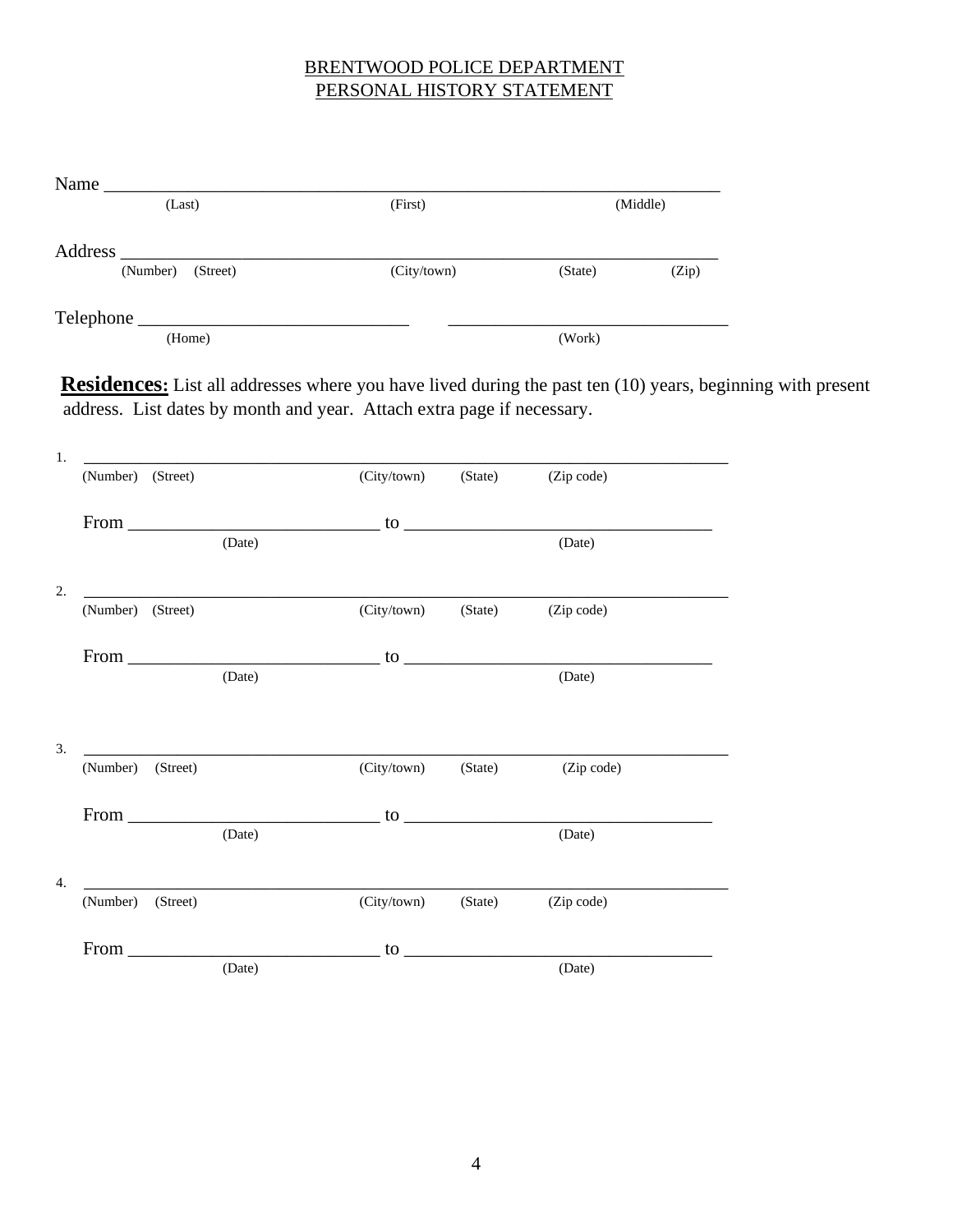**Experience & Employment:** Beginning with your present or most recent job, list all employment held for the past ten (10) years, including part-time, temporary, or seasonal employment. Include all periods of unemployment. Attach extra pages if necessary.

|                    | (Number) | (Street) | (City/town) (State) (Zip code) |                        |  |
|--------------------|----------|----------|--------------------------------|------------------------|--|
|                    |          |          |                                |                        |  |
|                    |          |          |                                |                        |  |
|                    |          |          |                                |                        |  |
|                    |          |          |                                |                        |  |
|                    |          |          |                                |                        |  |
|                    |          |          |                                |                        |  |
|                    | (Number) | (Street) | (City/town)                    | (State) (Zip code)     |  |
|                    |          |          |                                |                        |  |
|                    |          |          |                                |                        |  |
|                    |          |          |                                |                        |  |
|                    |          |          |                                |                        |  |
|                    |          |          |                                |                        |  |
| 3. Employer $\Box$ |          |          |                                |                        |  |
|                    |          |          |                                |                        |  |
|                    | (Number) | (Street) | (City/town)                    | (State) (Zip code)     |  |
|                    |          |          |                                |                        |  |
| Supervisor         |          |          |                                | $\Gamma$ itle $\Gamma$ |  |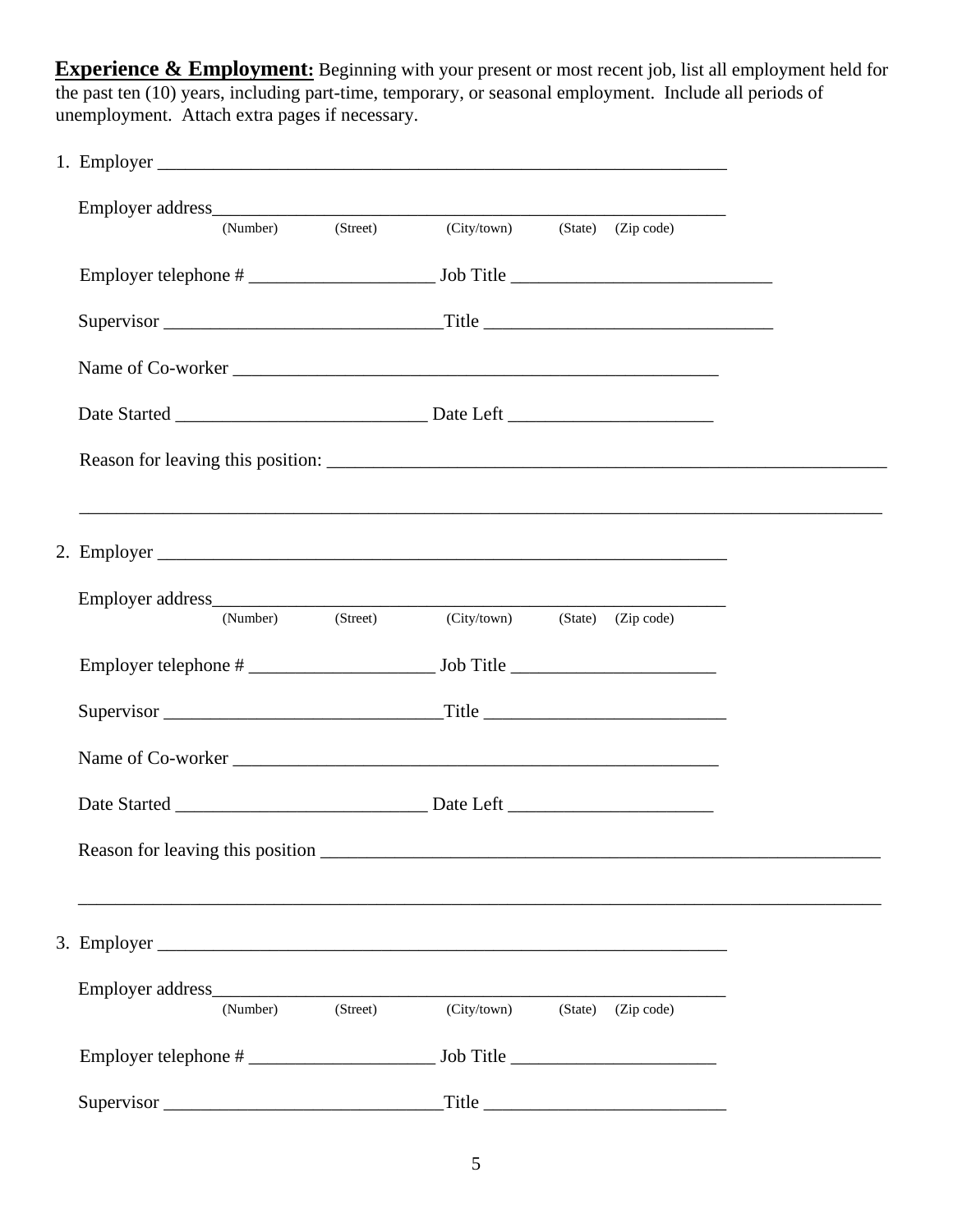| (Street)<br>(Number)                                                                                                                                  | (City/town) | (State) (Zip code)     |  |
|-------------------------------------------------------------------------------------------------------------------------------------------------------|-------------|------------------------|--|
|                                                                                                                                                       |             |                        |  |
|                                                                                                                                                       |             |                        |  |
|                                                                                                                                                       |             |                        |  |
|                                                                                                                                                       |             |                        |  |
|                                                                                                                                                       |             |                        |  |
| ,我们也不能在这里的时候,我们也不能在这里的时候,我们也不能在这里的时候,我们也不能会不能会不能会不能会不能会不能会不能会不能会。<br>第2012章 我们的时候,我们的时候,我们的时候,我们的时候,我们的时候,我们的时候,我们的时候,我们的时候,我们的时候,我们的时候,我们的时候,我们的时候,我 |             |                        |  |
|                                                                                                                                                       |             |                        |  |
|                                                                                                                                                       |             |                        |  |
| (Street)<br>(Number)                                                                                                                                  | (City/town) | $(State)$ $(Zip code)$ |  |
|                                                                                                                                                       |             |                        |  |
|                                                                                                                                                       |             |                        |  |
|                                                                                                                                                       |             |                        |  |
|                                                                                                                                                       |             |                        |  |
|                                                                                                                                                       |             |                        |  |
|                                                                                                                                                       |             |                        |  |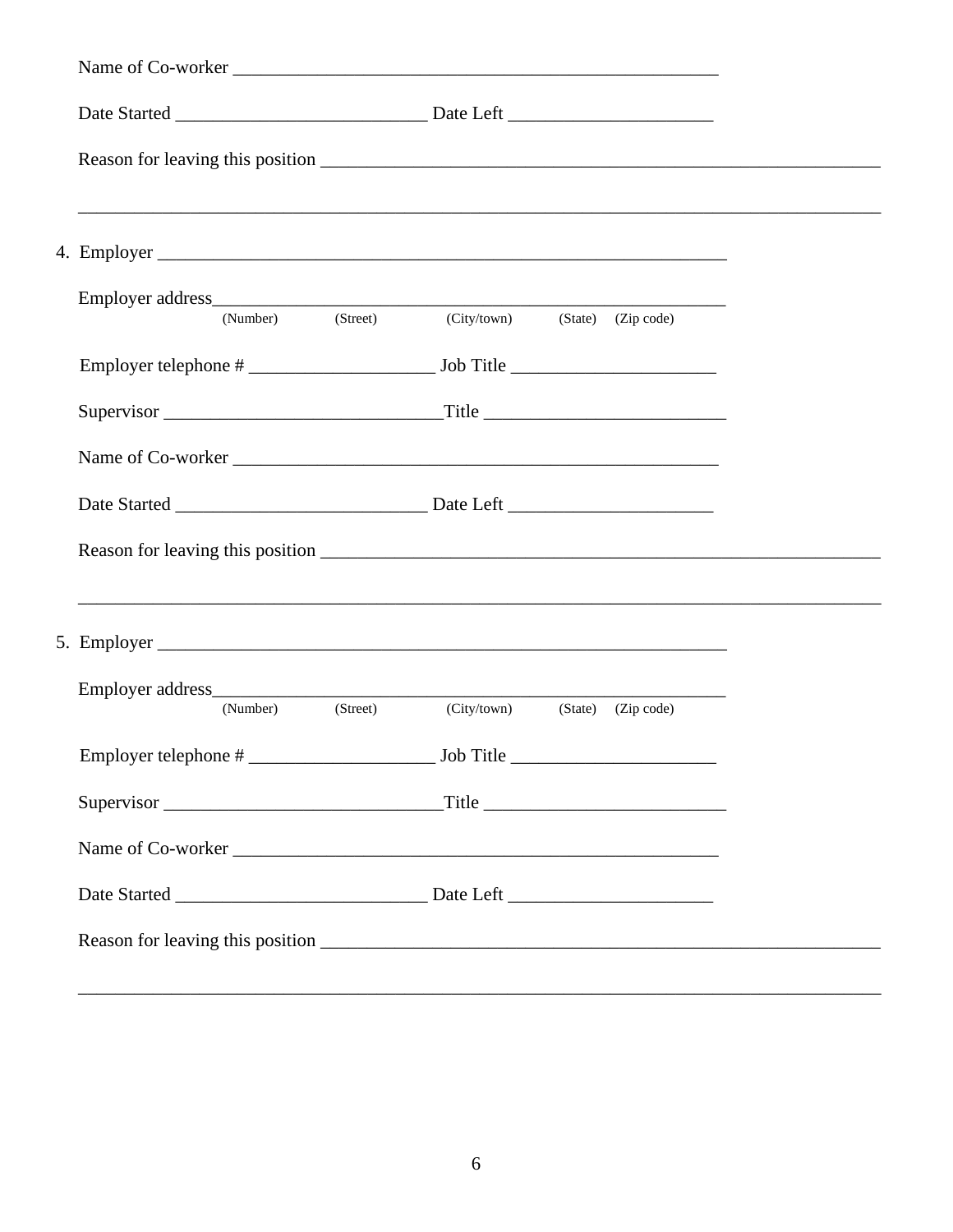|                                                               | (Number) (Street) |             | (City/town) (State) (Zip code) |       |                        |  |
|---------------------------------------------------------------|-------------------|-------------|--------------------------------|-------|------------------------|--|
|                                                               |                   |             |                                |       |                        |  |
|                                                               |                   |             |                                |       |                        |  |
|                                                               |                   |             |                                |       |                        |  |
|                                                               |                   |             |                                |       |                        |  |
|                                                               |                   |             |                                |       |                        |  |
|                                                               |                   |             |                                |       |                        |  |
|                                                               |                   |             |                                |       |                        |  |
| <b>Education:</b>                                             |                   |             |                                |       |                        |  |
|                                                               |                   |             |                                |       |                        |  |
| (Number) (Street)                                             |                   | (City/town) | (State)                        | (Zip) |                        |  |
| From __________ to ________Graduated Yes [ ] No [ ]<br>(Year) | (Year)            |             |                                |       | GED Yes $[ ]$ No $[ ]$ |  |
|                                                               |                   |             |                                |       | (Year) (Year)          |  |
|                                                               |                   |             |                                |       |                        |  |
|                                                               |                   |             |                                |       |                        |  |
|                                                               |                   |             |                                |       | (Year) (Year)          |  |
|                                                               |                   |             |                                |       |                        |  |
|                                                               |                   |             |                                |       |                        |  |
|                                                               |                   |             |                                |       | (Year) (Year)          |  |
|                                                               |                   |             |                                |       |                        |  |
|                                                               |                   |             |                                |       |                        |  |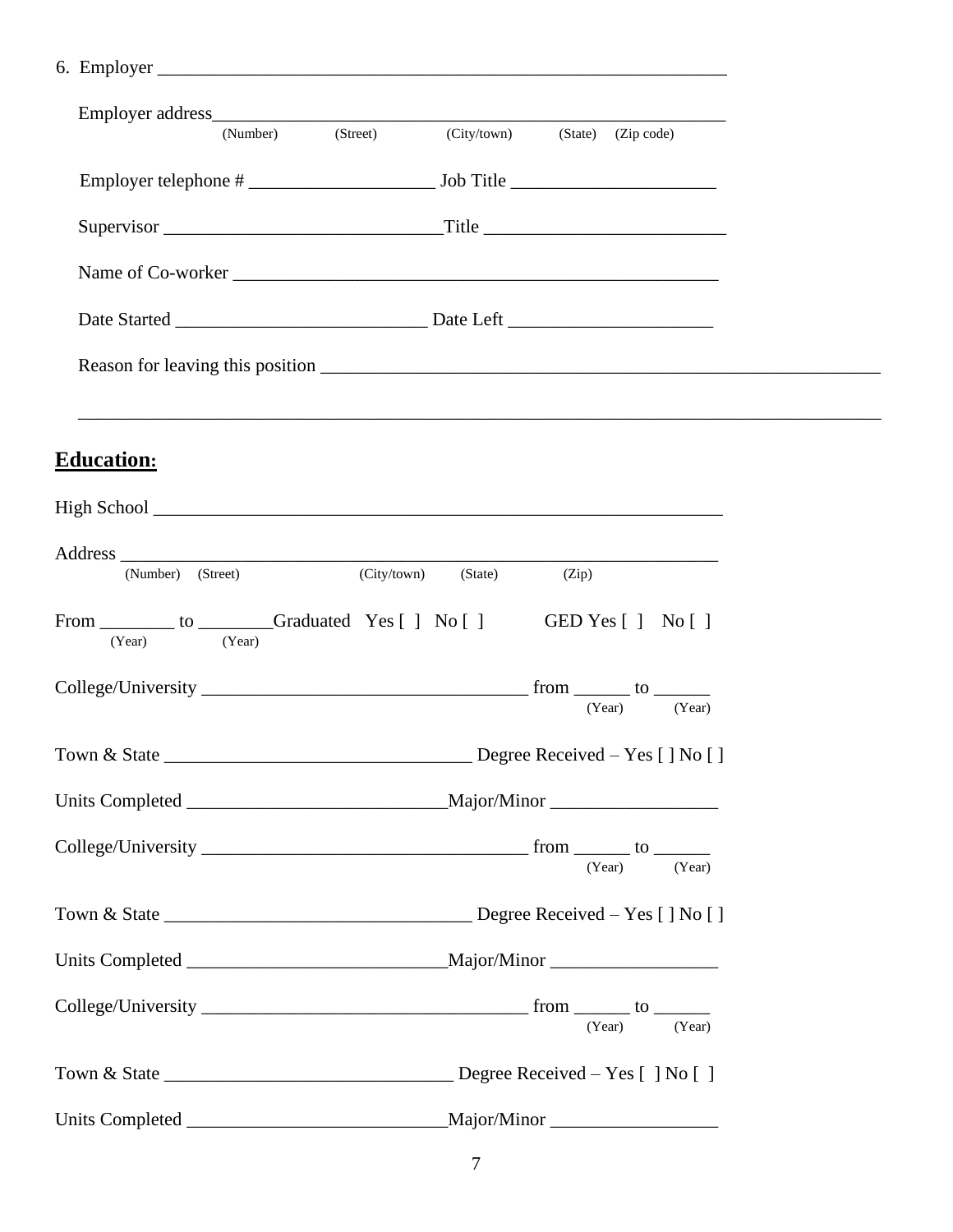List all other schools attended with dates of attendance (trade, vocational, business, etc.)

## **Special Qualifications and Skills**

List any special licenses you hold (pilot, scuba, etc.). List any special skills or qualifications you may have.

## Legal:

Have you ever been convicted, arrested, detained by police or summonsed into court?

|  |  | Yes [] No [] If yes, complete the following: |  |
|--|--|----------------------------------------------|--|
|--|--|----------------------------------------------|--|

| (City)         |          | (State)             |       |
|----------------|----------|---------------------|-------|
|                |          |                     |       |
|                |          |                     |       |
|                |          |                     |       |
| (City)         |          | (State)             |       |
|                |          |                     |       |
| Disposition(s) |          |                     |       |
| References:    |          |                     |       |
|                |          |                     |       |
|                |          |                     |       |
| (Number)       | (Street) | (City/town) (State) | (Zip) |
|                |          |                     |       |